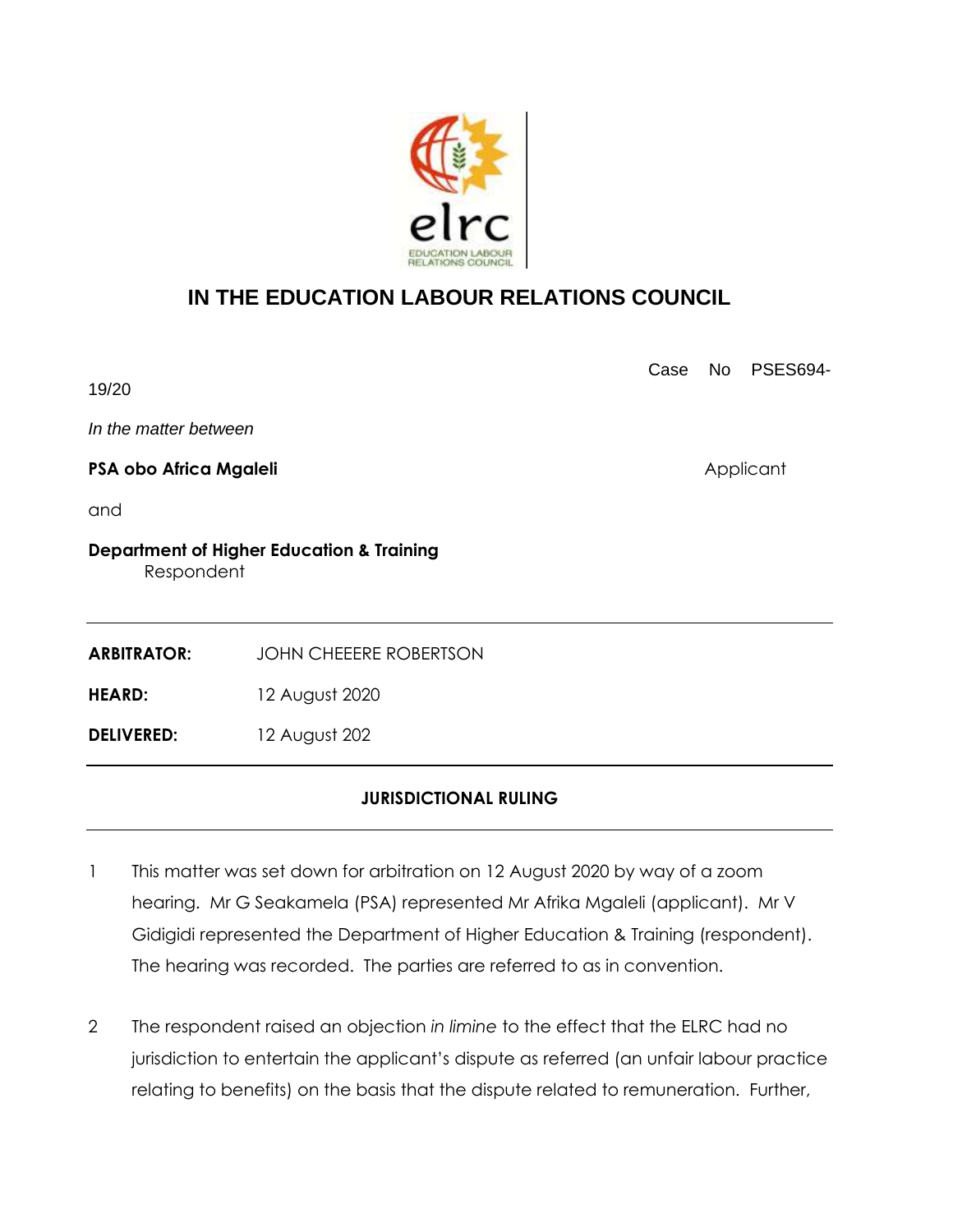the respondent argued that the applicant had referred the dispute incorrectly and should have referred it as one concerning the interpretation or application of ELRC Collective Agreement 8/2001.

- 3 The applicant disagreed as to the nature of the dispute and argued that the collective agreement provided that where an employee acted in a higher, vacant and funded post he was entitled to an acting allowance. They did not have a dispute regarding the interpretation or application of the collective agreement 8/2001, but with the non-payment.
- 4 After hearing the parties, I ruled that the ELRC had jurisdiction to hear the applicant's dispute as referred. These are my written reasons.
- 5 The applicant is *dominus litis* and may refer the dispute as an unfair labour practice relating to benefits on the basis of the decision in *Apollo Tyres SA (Pty) Ltd v CCMA and*  others<sup>1</sup> in that the entitlement derived from a collective agreement / ex contractu<sup>2</sup>.
- 6 By way of analogy, with regard to the LAC matter of *HOSPERSA obo Tshambi v the Department of Health: KZN* (2016) 37 ILJ 1839 (LAC)(Tshambi) the applicant's dispute concerns an unfair labour practice relating to benefits. In Tshambi the LAC pointed out that it is not so that simply because a right may derive from a collective agreement, that this meant it was a section 24 dispute. E.g. in Tshambi there was no indication in the record that the respondent disputed that the collective agreement provides that an employee on suspension is entitled to full pay, or that the respondent disputed that the collective agreement bound itself and the appellant.

<sup>1</sup> (2013) 34 ILJ 1120 (LAC) [50]

<sup>2</sup> See *Apollo Tyres SA (Pty) Ltd v CCMA and others, where the Labour Appeal Court held that: In my view, the better approach would be to interpret the term benefit to include a right or entitlement to which the employee is entitled (ex contractu or ex lege including rights judicially created) as well as an advantage or privilege which has been offered or granted to an employee in terms of a policy or practice subject to the employer's discretion. In my judgment "benefit" in section 186 (2)(a) of the Act means existing advantages or privileges to which an employee is entitled as a right or granted in terms of a policy or practice subject to the employer's discretion.*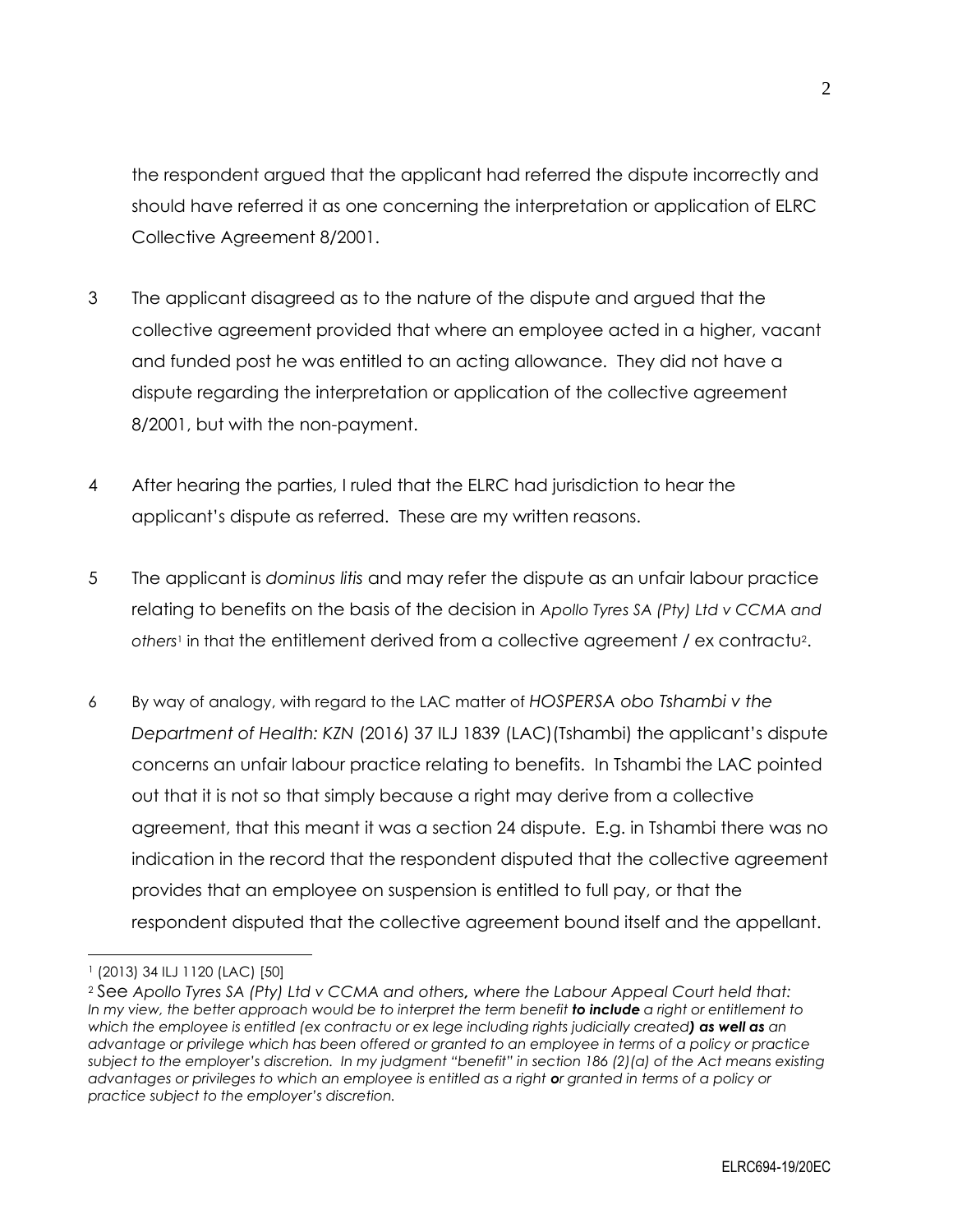In the circumstances, the court asked itself what the dispute about the collective agreement could have been i.e. there was no apparent dispute relating to the collective agreement. The salient facts were that an employee was suspended without pay. Had the arbitrator interrogated the applicant's categorization of the dispute, which was disputed by the respondent, it would have become apparent that the true dispute / nature of dispute was an unfair labour practice relating to suspension (s186 (2)(b) of the LRA), referred out of time. The fact that an express right to be paid during suspension derived from a collective agreement did not change the nature of the dispute; rather it was simply evidence of the right. More so that the Labour Relations Act 66 of 1995 creates several special remedial processes to address different kinds of rights assigning some to particular fora, and others to be dealt with in accordance with particular procedures, one of which is a class of unfair labour practices as contemplated in section 186(2). On the basis of the true dispute, i.e. an unfair labour practice, the applicant could not succeed, unless the Bargaining Council had jurisdiction, the late referral was condoned and then subject to proof of their claim.

## **RULING**

- 7 The respondent, the Department of Higher Education & Training's application is dismissed.
- 8 The Education Labour Relations Council (ELRC) does have jurisdiction to hear the dispute referred by the applicant, PSA obo Africa Mgaleli, to the ELRC, under case reference ELRC694-19/20EC